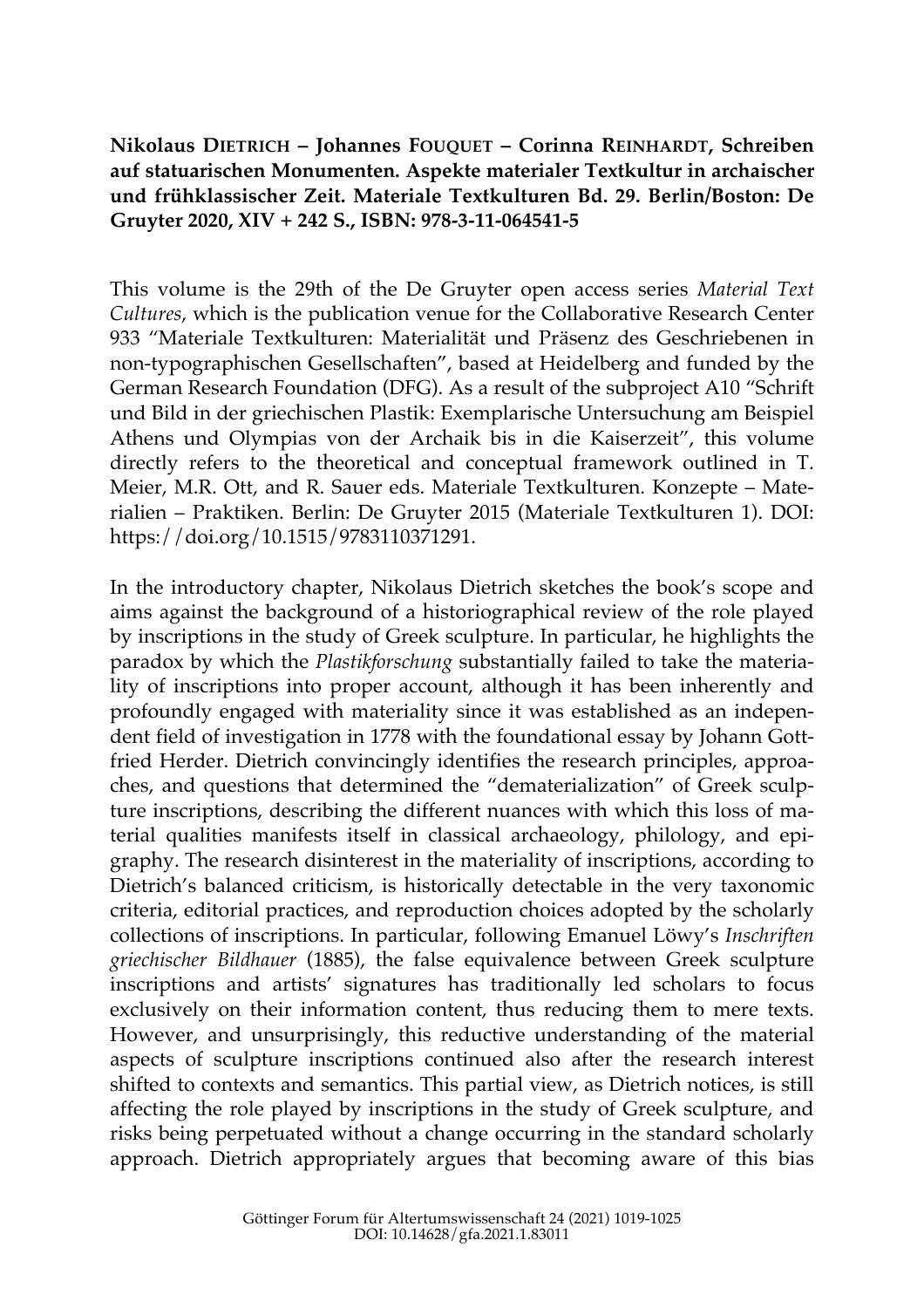means more than indulging a fashionable trend in current research, and successfully advocates the need that scholars look at inscribed monuments as a whole by addressing the inscriptions not only as "written sources", but also, and primarily, as an integral part of the sculpture.

In the first chapter, Corinna Reinhardt addresses the materiality of inscriptions on archaic funerary monuments from Athens and Attica. In particular, Reinhardt addresses the position and design of the inscriptions on the funerary monuments; the possible existence of a formal relationship between the inscription and the represented figure; the alignment, orientation, and spatial arrangement of the letters; the visual impact of the inscriptions. Reinhardt argues that the position and design of the inscriptions as well as their text establish a direct connection to the tomb, which is built, inscribed, and described as a permanent monument commemorating the deceased. Contrarily, the inscription layout does not seem to adopt similar formal strategies for connecting the represented figures to the inscribed text and its content. The lack of formal reference to the image in the inscriptions, according to Reinhardt's analysis, indicates that text and image were not conceived – although they could be used by the viewer – as interdependent media to create an *iconotext*, i.e., an artifact "in which the verbal and the visual signs mingle to produce rhetoric that depends on the co-presence of words and images" (as defined by Peter Wagner in *Icons, Texts, Iconotexts. Essays on Ekphrasis and Intermediality*, Berlin 1996). In the appendix, Reinhardt provides a useful catalogue of the Archaic Attic inscribed gravestones examined in the chapter, with (too) essential information and references.

In the second chapter, the focus shifts to inscribed votive monuments. Johannes Fouquet examines a group of late archaic-early classical statue bases from Athens characterized by the rough-hewn treatment or anathyrosis-like finishing of the surface. From the analysis of the inscription layout, Fouquet argues that the deliberate "decorative unfinishedness" of these monuments may have been chosen to diversify the standard graphic design of the statue bases, thus serving primarily to enhance the prestige and aesthetics of the base and of the entire monument. The surface design of the base of Phrasikleia kore is identified as a possible forerunner of this intentional ornamental choice, which Fouquet traces back to the Ionian-Cycladic architectural tradition and understands as an effect of the spread of a new, Ionian-influenced visual aesthetics in late archaic Athens. This interpretation openly challenges the hypothesis by Catherine Keesling that the unfinished surface design, defined "architectural style", was intentionally adopted to establish a visual link to the unfinished Older Parthenon in order to commemorate the Persian Wars (Ead., "The Callimachus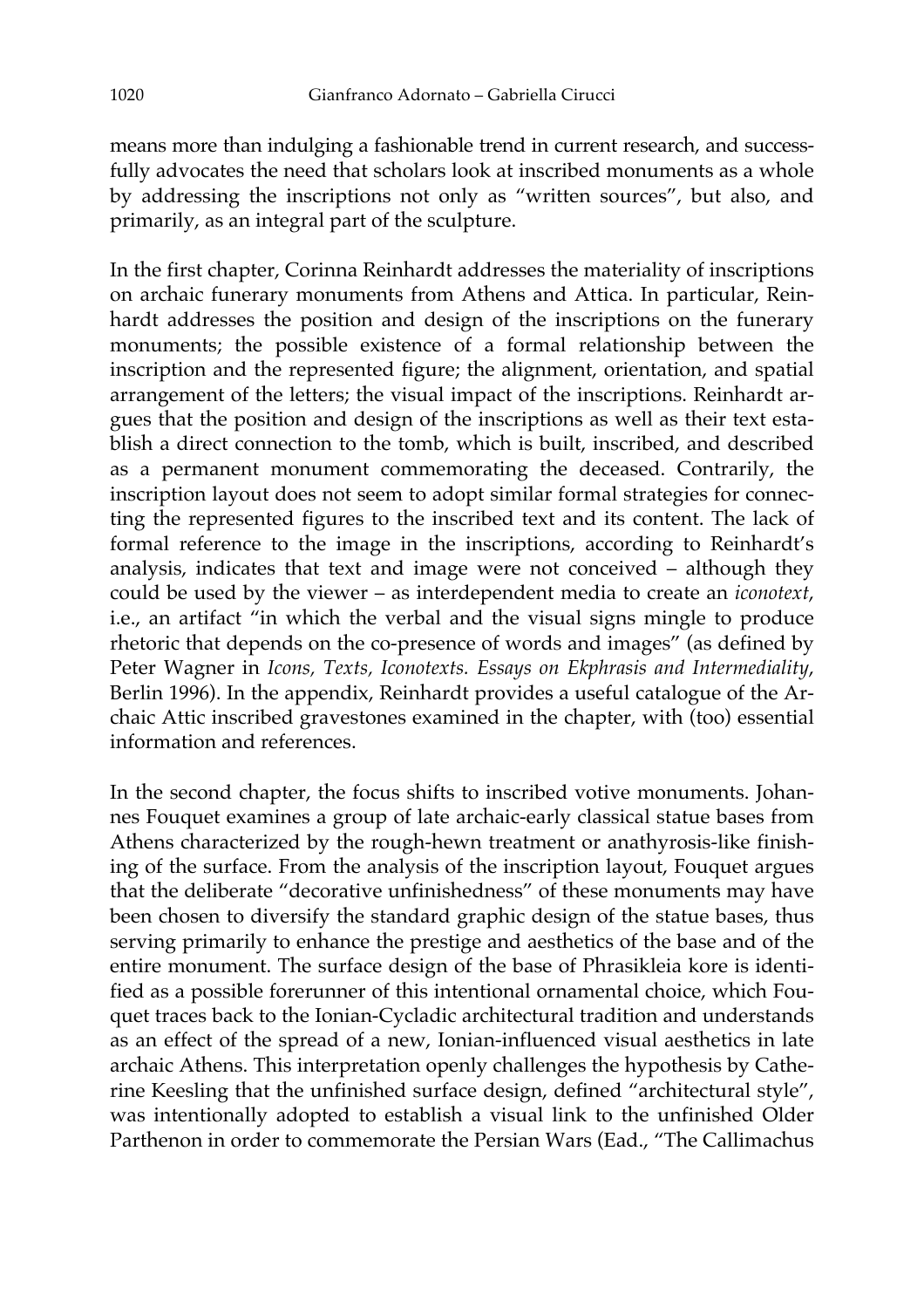Monument on the Athenian Acropolis (CEG 256) and Athenian Commemoration of the Persian Wars", in Archaic and Classical Greek Epigram, edited by M. Baumbach, A. Petrovic and I. Petrovic, Cambridge 2010, 100–130). A useful catalogue of the monuments is provided at the end of the chapter.

In the third chapter, Nikolaus Dietrich develops the considerations on the layout and material execution of archaic Greek statue inscriptions made in the introduction. The dedication of Nikandre serves as a case study for refining the definition of "layout" and for identifying the principles of letter arrangement in the archaic Greek writing system. In particular, Dietrich highlights the apparent disregard for accurate planning and executing of the writing with regard to position, framing, length, word division, and metrical structure, arguing that archaic inscriptions were not primarily conceived and executed *qua* texts, but as two-dimensional strips of letters that were attached to their carriers following the logic of architectural decoration, i.e., as "letter friezes" (*Buchstabenfriese*). This indifference toward the semantic and phonetic aspects of the inscriptions as well as the subordination of the inscriptions to their material carriers, as convincingly argued by Dietrich, show that the materiality of inscriptions must be taken into account when addressing issues regarding the perception of inscribed monuments, thus considering separately their impact on the viewers and their meaning. Of interest, but not original in literature, are Dietrich's observations on the possible role played by inscriptions in the production process of inscribed monuments. The fact that inscriptions do not appear to alter the conception and planning of the monument is tentatively interpreted as evidence that the carving of the inscription belonged to the final step of the process, when the monument was transported to its final destination and erected. The important implications of this statement for the study of the production, circulation, and reception of marble sculptures in the archaic period, however, are only partially outlined and not appropriately supported by sculptural evidence (see below the case of the Sombrotidas' kouros; these themes have been extensively investigated in G. Adornato, ed., *Scolpire il marmo. Importazioni, artisti itineranti, scuole artistiche nel Mediterraneo antico*, Milano 2010, not mentioned in the bibliography).

In the fourth chapter the three authors sketch a diachronic perspective on Greek statue inscriptions by presenting three case studies (of three different periods and of three different contexts), in order to emphasize the identified peculiarities of Greek archaic and early classical inscriptions by contrast with later Greek writing practice. Through the example of the late-fifth-century BC funerary relief of Ampharete from the Athenian Kerameikos, the authors describe a major change in classical tomb reliefs with regard to the inscriptions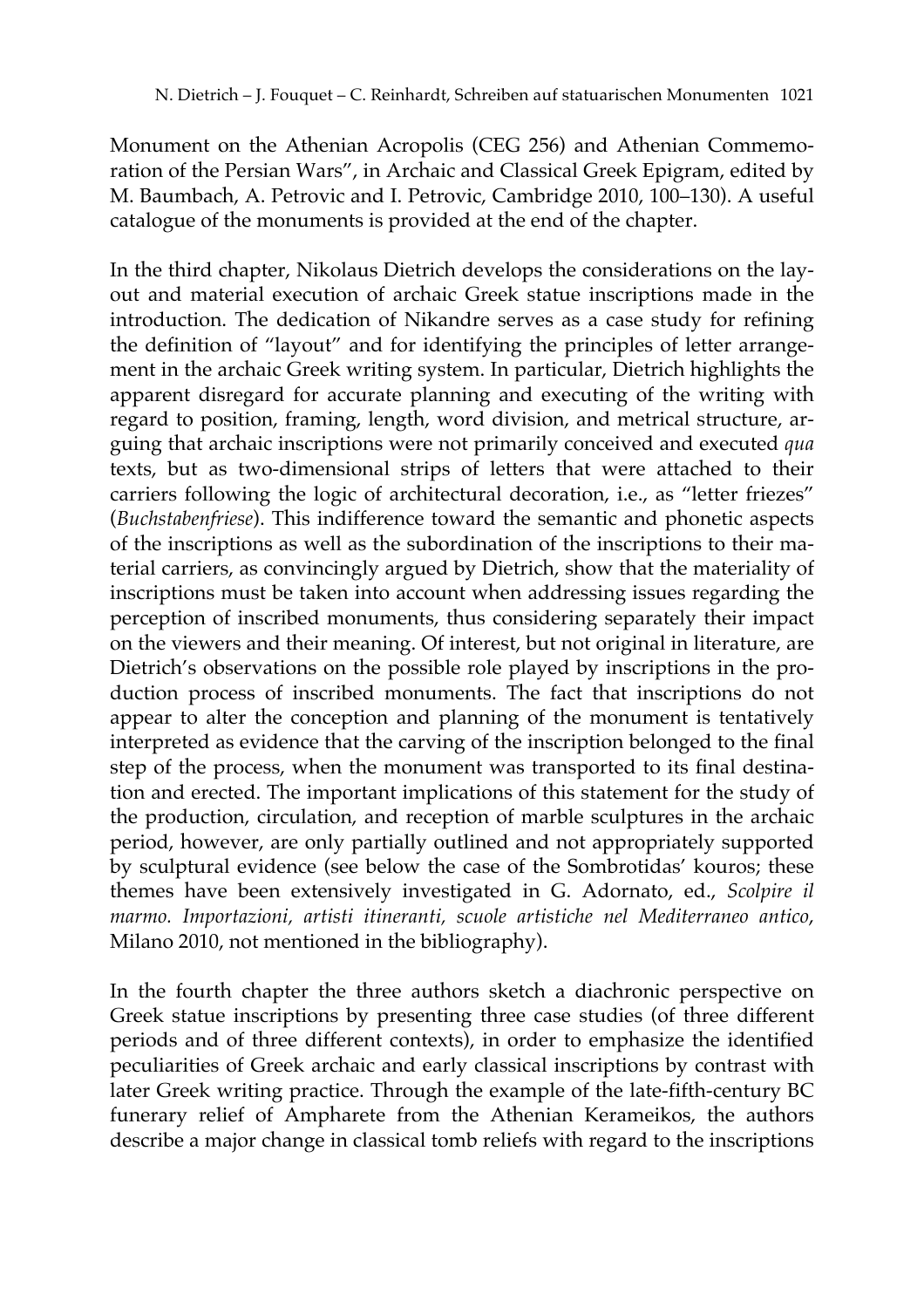position and layout. In particular, by placing the inscriptions above the images and by visually orienting the names to the figures, classical reliefs introduce new formal strategies to establish and enhance interaction between text and image. The layout of the epigrams on the Hellenistic monument of Daochos at Delphi serves as a contrast to the archaic and early classical statue bases characterized by "decorative unfinishedness", showing that over time the inscriptions lost their strict relationship with the materiality of the writing surface and were, instead, oriented to the sculptures to which they refer (in this perspective, a thorough investigation of the epigrams with many deitics on this long base would have been a significant contribution to this interpretation). The monument for Diomedes in the Amphiareion at Oropos provides further ground for identifying the archaic and early classical layout principles by comparison with later practices. Along with the distancing of the writing from the block's edge, the respect of the line breaks, the center alignment of the lines, the formal distinction of the text according to its information content, the authors identify a major and most consequential difference in the new status that is attributed to the image by the inscriptions, whose materiality documents a shift of focus from the sculpted monument as a whole to its representational content.

The Conclusion summarizes the content of the chapters, providing a reading line for the structure of the volume as well as a discussion of its aims and possible limits. Acknowledging the risk of shifting from an exclusively content-focused approach to a likewise limited "illiterate" approach, the authors conveniently contextualize their research scope and add some final remarks regarding the issues of reading the inscriptions, which is a recurring, although not central, theme throughout the volume. The main argument of the authors that inscriptions must be considered also as part of the visual culture of Greek sculpture is certainly convincing and capable of being fruitfully developed in future research. An English translation of the conclusion chapter is provided at the end of the volume.

In a volume entitled to the materiality of inscriptions and despite the sound theoretical and methodological approach outlined in the introduction, however, the absence of relevant material information comes somewhat unexpected.

In order to better understand the materiality of the textual culture, it would be more fruitful to extend the investigation and consider the *medium* on which the inscription has been carved. The majority of the examples here analyzed are made by marble: no details are provided in the entries on the quality of marble used for the sculpture and/or the base. This aspect is of primary importance in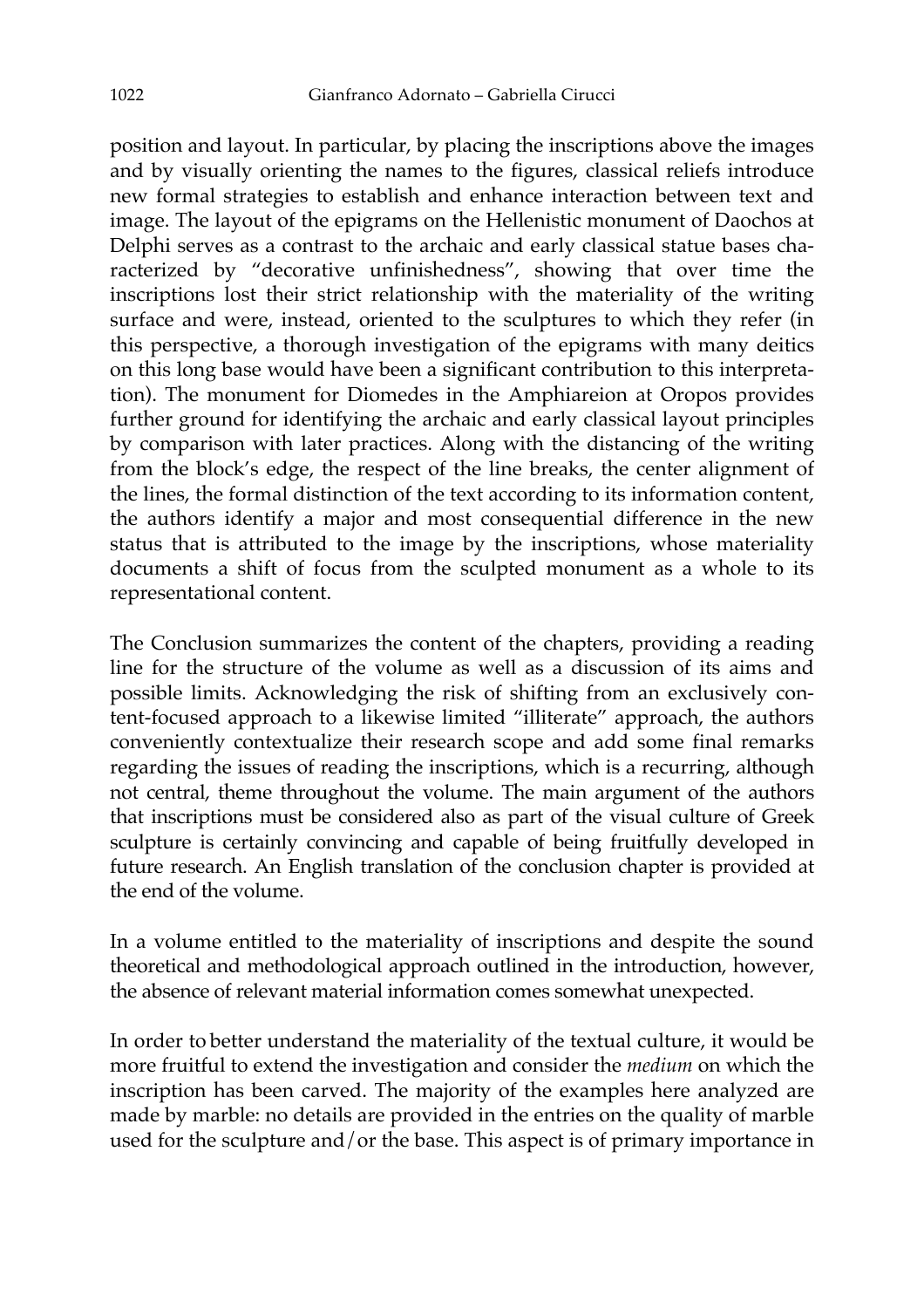order to reconstruct the sculpting process in the workshop and the final display of the statue: it includes issues related to the provenance of the (Parian, Naxian, Thasian, Pentelic) marble, the sculptor, the letter-cutter, the reader. During the Archaic period, most of the marble statues are imported from the Cycladic islands, implying that the sculptor was trained to work on that specific stone; what about the skills and competence of the letter-cutter? In the case of the Sombrotidas' kouros from Megara Hyblaea (Siracusa, Museo Archeologico Regionale "P. Orsi", inv. no. 49401, not mentioned in this study), we know that the Naxian marble (from Melanes) statue was imported to Sicily and the inscription was later carved on the right leg by a letter-cutter who used the local (Megarian) alphabet. This detail enriches the material perspective of the *iconotext*, as writing and reading in the Archaic Mediterranean are strictly connected to the materiality of inscriptions.

In this context, the case of the "signature" of the sculptor, which is usually in the alphabet of his provenance despite the dedication is in the alphabet of the agent, represents a further field of material information: the position of the signature and the difference of alphabets used to distinguish the two sets of information are remarkable in the perspective outlined by the Authors. This theme has been extensively investigated by A. Dimartino, *Artisti itineranti: l'evidenza epigrafica* (in G. Adornato, ed., *Scolpire il marmo…*, 9-40), a contribution not quoted in the book. In this frame, the combination of material evidence, epigraphy, and literary sources allowed us to reject the hypothesis that the sculptor Endoios came to Athens from Asia Minor to work for Ionian clients: on the inscriptions no Ionian letters, like long vowels, are detectable and literary sources link Endoios to Athens (*genos Athenaios*), even he worked at Ephesos and Erythrai (G. Adornato, *Bildhauerschulen: un approccio*, in G. Adornato, ed., *Scolpire il marmo…*).

The book's focus is on marble statuary and this is understandable considering the need to narrow a vast topic of investigation by addressing selected case studies. However, the exclusion of bronze statues and statuettes, at least as comparison when the general principles of Greek writing culture are stated, is apparently without methodological reasons. Mantiklos' dedication (Boston, Museum of Fine Arts, inv. no. 015) and Kidos' statuette (Athens, National Archaeological Museum, inv. no. 7403), for instance, offer striking examples of the materiality and decorative use of inscription on the thighs of the kourostype bronze in the first case and on the chest, stomach, leg in the second one. Here, letters and anatomy are interconnected and visually sympathetic. The conceptual and visual relevance of the legs as a place of display of the inscriptions is attested not only in colossal statuary examples, such as the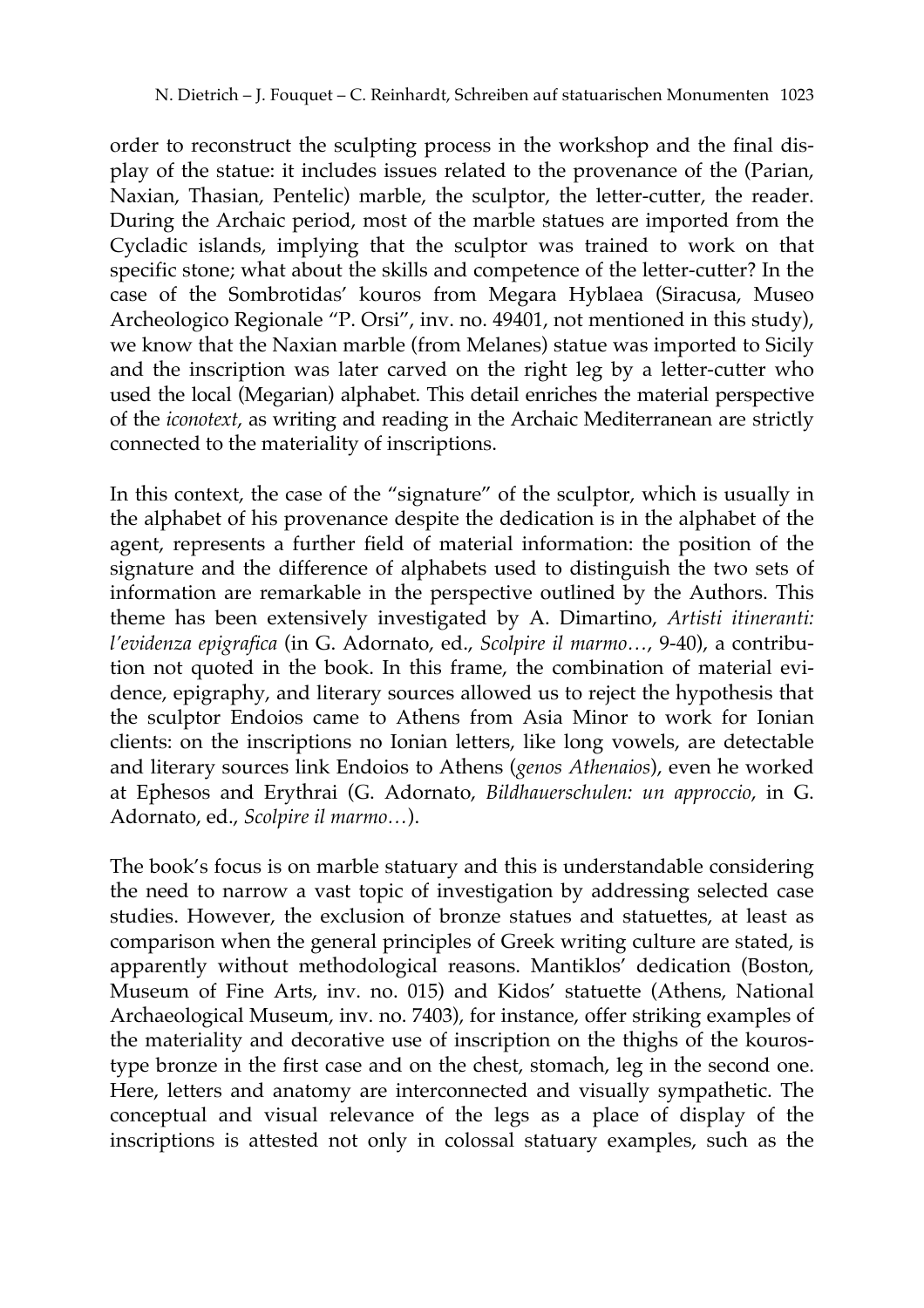Isches kouros, but also in literary sources, as in a well-known passage of *Od.* 18, 67-8, mentioning the beautiful and great thighs of Odysseus.

Regarding the layout of the inscription, no attention has been paid to two further material details: the letters' height and the location of the inscription itself.

The entries at the end of chapters 1 (97-102) and 2 (140-145) do not provide measurements of the letters' height and, consequently, it is not easy to determine accessibility and readability of the inscription on the base or on the statue. The only exception is the fragment of a base mentioning a sculptor from Chios, Abb.2.7. A student or unexpert reader of this volume might suppose that the letters' height on the Phrasikleia base is of the same height, as that on the dedicatory inscription on the block of the Athenian Stoa in Delphi.

Materiality of inscription must include information regarding the location of the inscription: on Kleobis' and Biton's bases (not included in the volume) and on the Kyniskos' one (Abb. 0.2), the inscriptions run on the upper surface of the base and are not immediately visible to the ancient and modern visitor (the modern display in the museums allows visitors to look at the monument): this typology has not been included and investigated, the authors are more interested in the frontal display and visualization of the inscription. A fruitful approach to materiality of inscription is the performative dimension of the monument and the directionality: the ancient (and modern) viewer/reader/visitor is invited to look around the statue and the monument, to discover inscriptions carved on the sides of a statue (as in the case of Nikandre or Chares, see below) or on top of a base (like the monument to Kyniskos), to come closer to the *mnema* in order to read the small letters.

From a typological point of view, it is not clear the choice of the monuments here investigated: chapter 1 deals with funerary monuments for the Archaic period, avoiding to include or, at least, to touch the coeval votive offerings; chapter 2 is dedicated to Late Archaic and Early Classical votive monuments. The diachronic organization of the chapters, using two different sets of evidence, does not allow the reader to evaluate similarities and differences in the writing practice among coeval funerary and votive monuments: a beginner might suppose that during the Archaic period there is no evidence of votive offerings.

Significant votive offerings from the Early Archaic period are totally excluded from the investigation, such as the colossal Apollo dedicated by the Naxians at Delos, whose inscription reads "I am of the same stone, both statue and base (*sphelas*)", a strong visual and conceptual link between the two parts of the dedi-